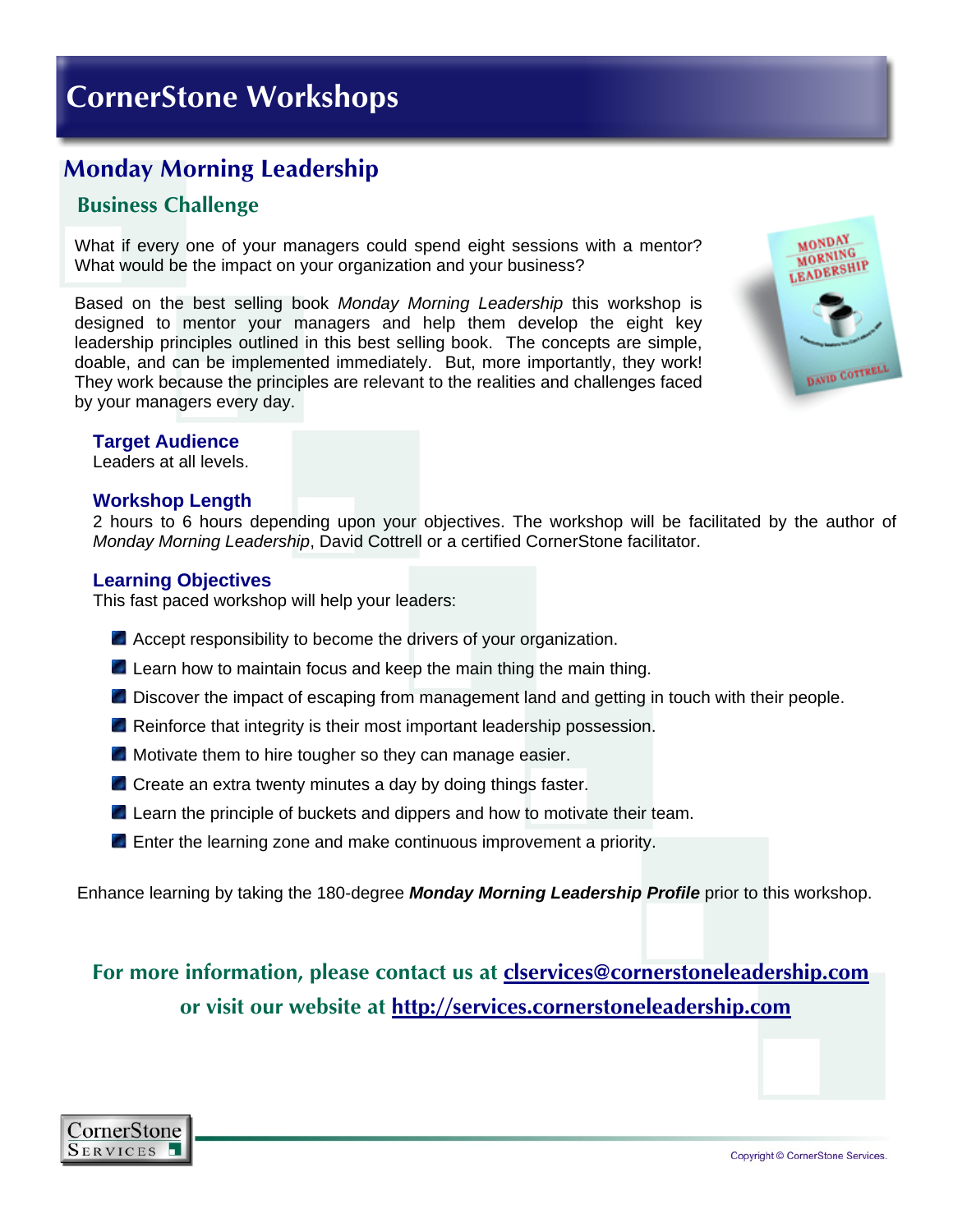## **Management Insights: Discovering the Truths to Management Success**

## **Business Challenge**

Everything begins and ends with Leadership… people leave people not companies.

Is Management for me? What's my role? Why do people not do what they are supposed to do? Why do so many managers fail? How do we build a foundation of successful leaders, managers and coaches in today's competitive and stressful business environment?

Based on the successful book, *Management Insights*, this workshop provides a real-world look into management. Discover the Myths and Realities of Management and leave with real-world takeaway tools for building a foundation for success.

#### **Target Audience**

Leaders and High Potentials at all levels

#### **Workshop Length**

3.5 or 7.0 hours

#### **Learning Objectives**

A powerful, full-day workshop conducted on site, which reinforces the concepts, discussed in the bestselling *book Management Insights*. This highly interactive, experiential workshop teaches the participants how to survive and thrive as a leader, manager, coach and key contributor. Areas of emphasis include:

- **Taking Responsibility**
- **Maintaining Focus on "the Main Thing"**
- $\blacksquare$  Keeping in Touch with the Team
- **Understanding the 12 reasons why people don't do what they are supposed to do**
- **Hiring Tough**
- **Coaching**
- The impact of integrity for long-term results
- The five communication needs of all employees
- **Effective ways to recognize and reward positive performance**
- $\blacksquare$  How to build a winning team

Participants leave with a **90 day written action plan** for establishing both short- and long-term management success.

## **For more information, please contact us at [clservices@cornerstoneleadership.com](mailto:clservices@cornerstoneleadership.com)**

**or visit our website at [http://services.cornerstoneleadership.com](http://services.cornerstoneleadership.com/)**



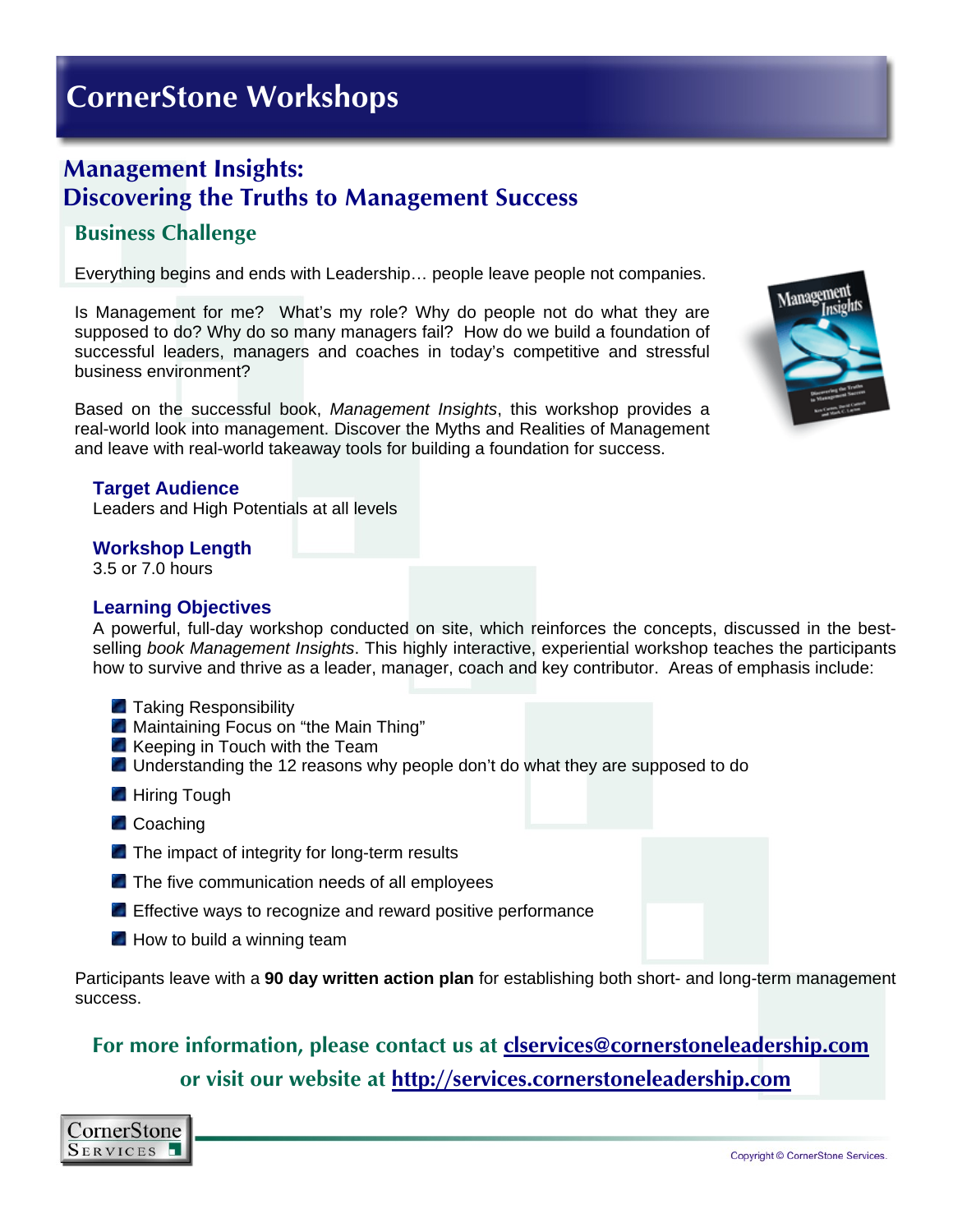# **Influential Selling Workshop**

### **Influential Advisor: How to Win in Today's Business Environment**

#### **Business Challenge**

Like a broken record, the questions that follow almost every sales meeting in the world are the same, tired refrain:

- How can we generate more sales and revenue?
- Are we getting everything we need from marketing?
- How can our sales professionals improve their 'hit rate'?
- How can we win in today's competitive market?



This workshop answers each of those questions. It's designed to stimulate new ways of thinking about your selling efforts and positioning them to align with your clients. People buy from people they know and trust … but to win in today's business environment you must go beyond Trusted Advisor to an Influential Advisor. Your **thoughts, actions, behaviors, ideas, results and successes** create a competitive advantage for you and your company that drives business value and **RESULTS**.

#### **Learning Objectives**

The Influential Advisor Workshop, based on Ken Carnes' newly release book Influential Selling, is designed to stimulate new ways of thinking about your selling efforts and positioning yourself to establish Credibility, Trust and Influence. It will provide you and your team with new strategies and activities that will help you start winning today ... and it will change your sales perspective forever regardless of the sales process or selling methodology your company utilizes.

You'll learn the importance of becoming an expert about your products and solutions and how they impact your customers' business. You'll also learn how to find out about the *individuals* you're dealing with to help better understand their business, preparing you to start creating a relationship with your potential client. We discuss how trust and credibility are built when you do your homework. Once you know how to speak your prospect's language you'll be able to promote yourself, in effect becoming **"Brand Me"**. Selling your product or service becomes a natural result of the *influence* you have created.

The workshop guides participants through a systematic approach to becoming an *influential advisor,* not just a sales person. You'll leave with tools to help you:

- Become an expert about your own company, your customers, your competitors and your industry;
- Become an expert yourself (Brand Me);
- Create case studies that demonstrate the economic impact your company delivers;
- **Develop single-frame Value Propositions that clearly differentiate you from your competition;**
- **Understand that buyers buy thoughts, ideas and solutions and they value relationships and that** h*ow we influence* and *who we are* create both **value** and **competitive advantage**

#### **Target Audience**

Leaders, Sales Leaders, High Potentials, Sales reps and Customer Service reps at all levels

### **For more information, please contact us at [clservices@cornerstoneleadership.com](mailto:clservices@cornerstoneleadership.com)**

**or visit our website at [http://services.cornerstoneleadership.com](http://services.cornerstoneleadership.com/)**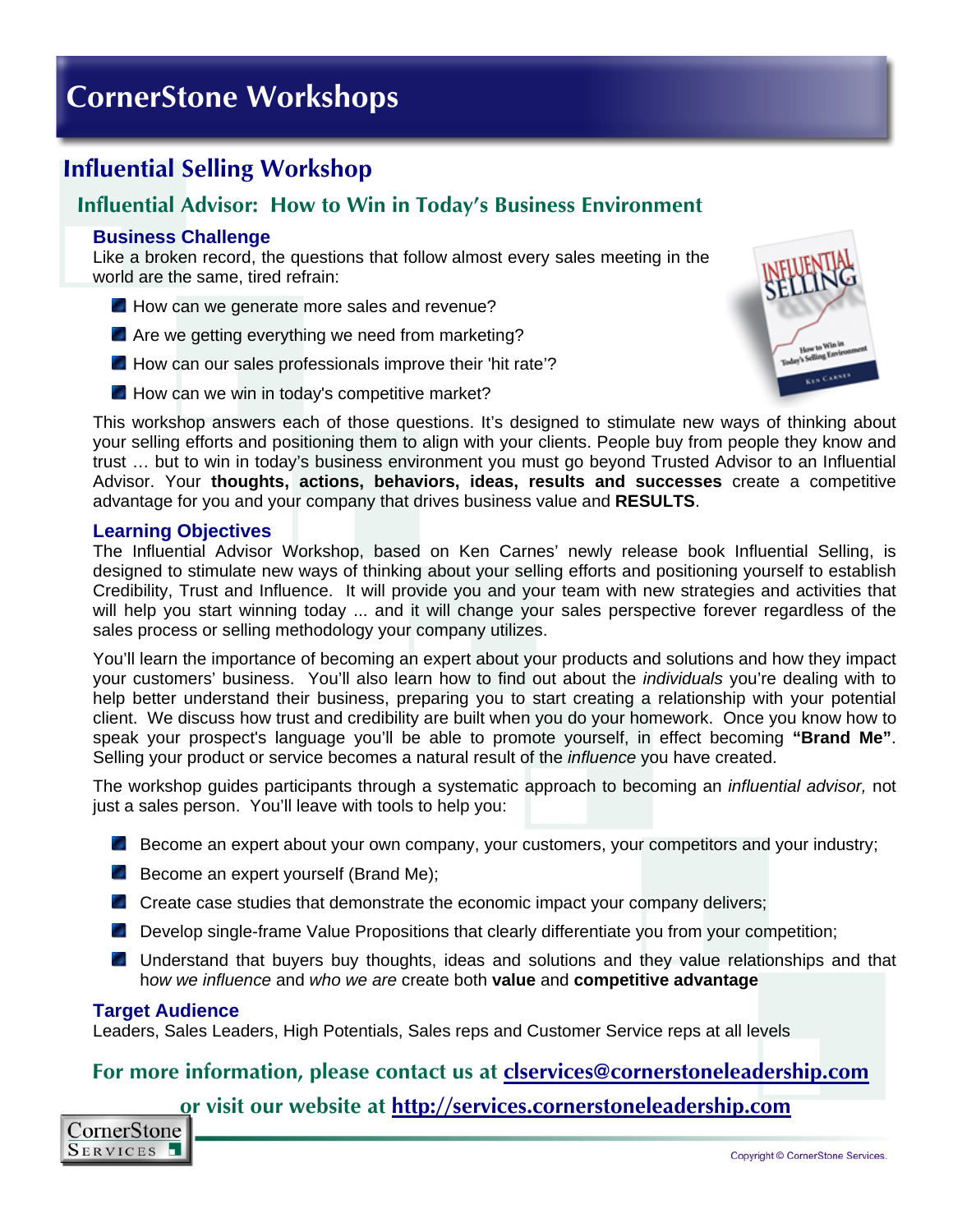## **12 Choices That Lead to Your Success**

### **Business Challenge**

Why do some people have all the luck? Success is easy to them. They get things done, get along well with the boss and seldom have to deal with irate customers or unhappy employees. They walk around the office greeting everyone with a smile… and on top of that they make the most money!

Maybe that is the way it looks on the outside. But, a closer, deeper look into the real situation reveals that no one has all the luck. Success is a disciplined process requiring hard work.



This workshop is about success... how to achieve it, keep it, and enjoy it... by making better choices.

David Cottrell has spent much of his career seeking answers to what separates the successful from those who fail to reach their level of success and has incorporated his findings in the *12 Choices*… That Lead to Your success workshop.

"Success is ultimately realized by people who make more right choices and recover from their wrong choices," said Cottrell. "This workshop outlines the choices successful people make.

#### **Target Audience**

Employees and leaders at all levels.

#### **Workshop Length**

One hour to three hours depending upon objectives. The workshop will be facilitated by David Cottrell the author of *12 Choices … That Lead to Your Success* or a certified CornerStone facilitator.

#### **Learning Objectives**

This fast-paced, highly interactive workshop *will reinforce the principles of success:*

- **Making the choice to not be a victim.**
- **Making the choice of committing to become your very best.**
- **A** Making the choice to do something and not just let life happen to you.
- $\blacksquare$  Making the choice to have a positive attitude even when things don't go as planned.
- **Making the choice to leave a legacy for others to follow**
- And, seven other choices that will lead to your success.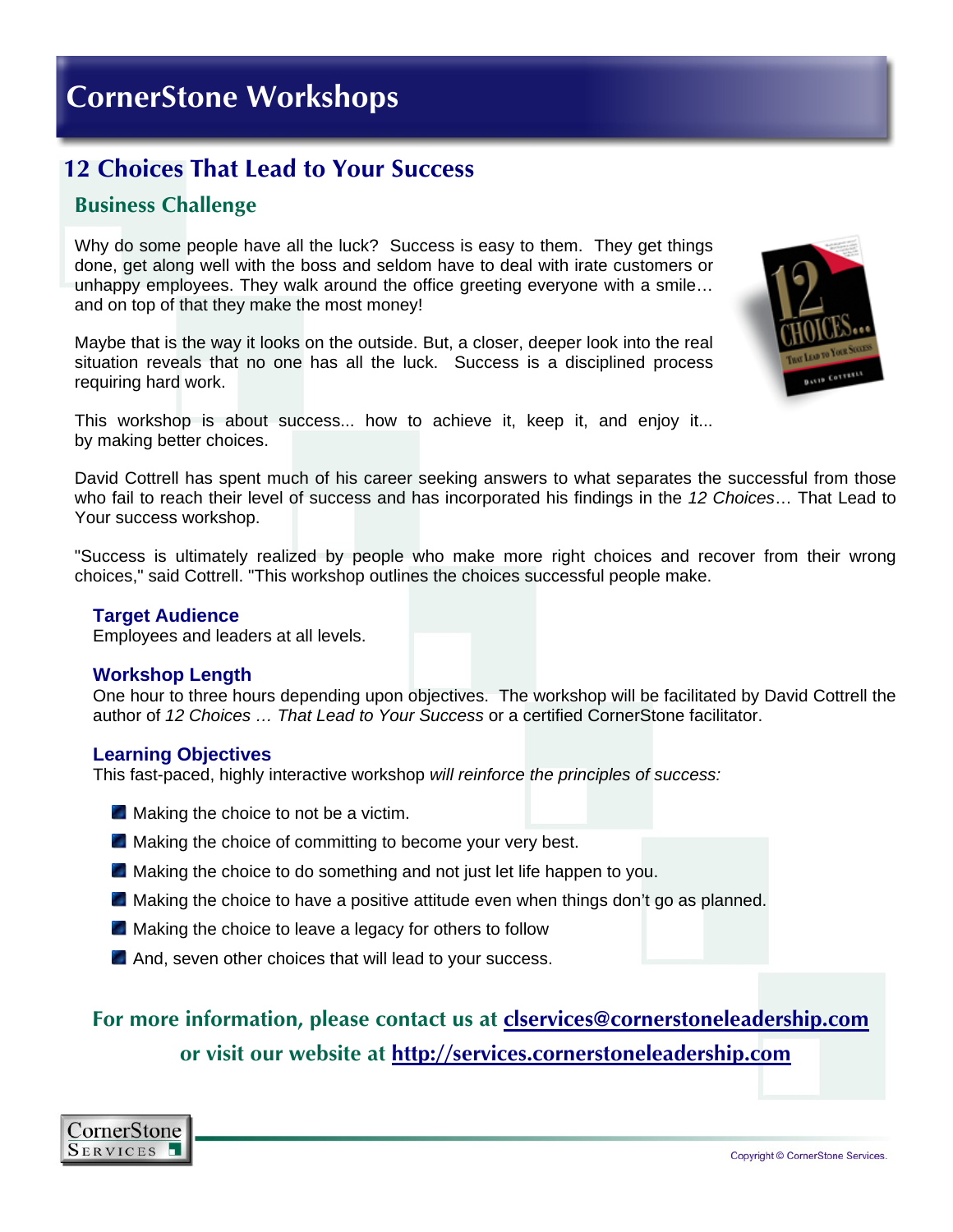# **The Next Level: Leading Beyond the Status Quo**

### **Business Challenge**

"How can we move our organization to the Next Level?"

This question reverberates in almost every board room and meeting room, regardless of industry or current performance.

*The Next Level: Leading Beyond the Status Quo* workshop will enable you and your organization to move beyond the status quo, step by step … beginning right now!

*The Next Level* workshop is about leaving the comfort of complacency to achieve your objectives. It provides a process that will help grow your organization's bottom line and improve performance at all levels.

#### **Target Audience**

Leaders at all levels.

#### **Workshop Length**

One to three hours depending upon objectives.

#### **Learning Objectives**

Participants will create personal plans to leave their comfort zone and move upward to the Next Level. The eight step process to *The Next Level* includes:

- Setting the goal
- **Exaluating the current situation**
- Equipping yourself to reach the Next Level
- **Enduring while facing obstacles to the Next Level**
- **Re-evaluating performance**
- Evacuating the comfort zone
- Sticking to your strategy
- Setting your Next Level

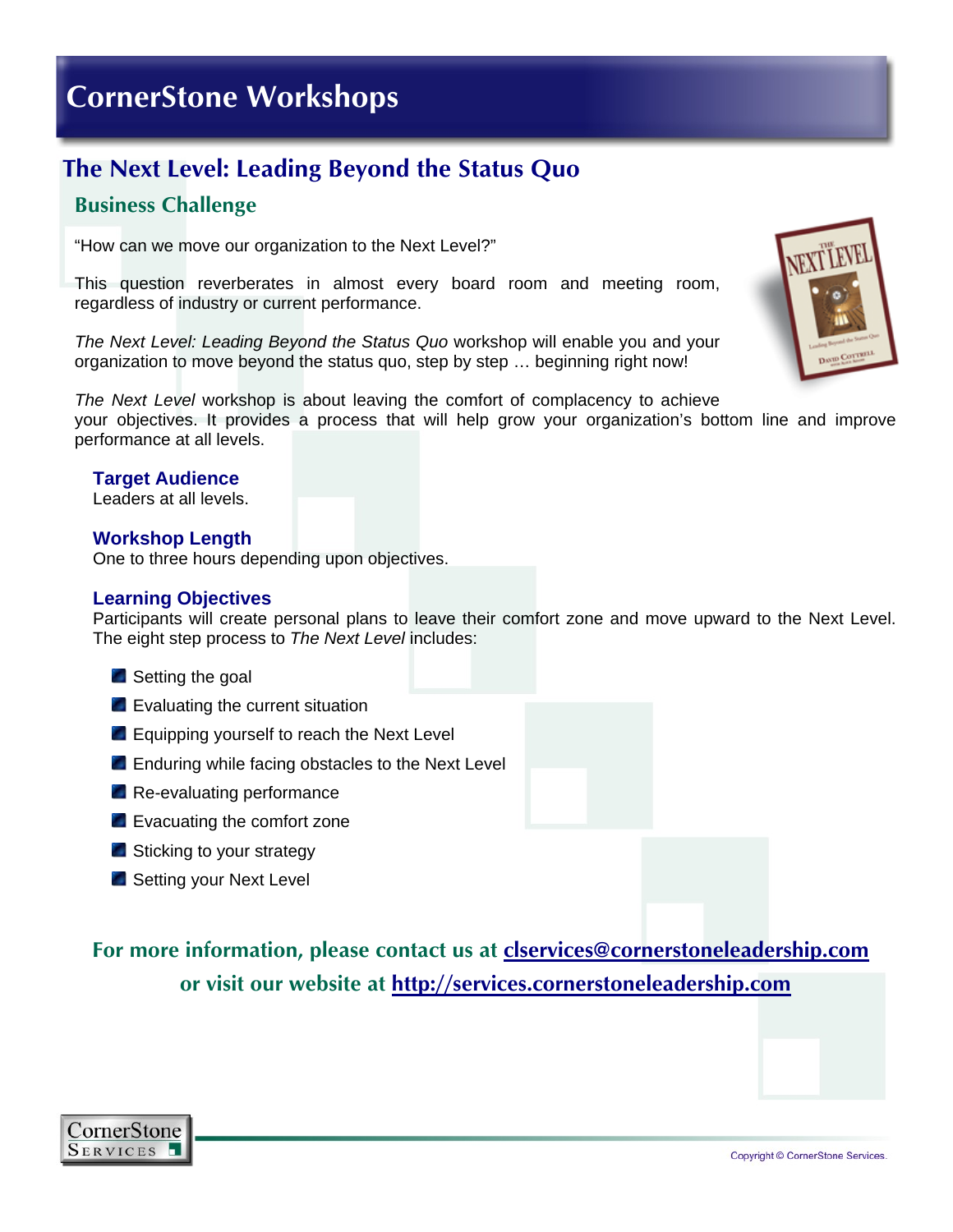## **Passionate Performance: Engaging Minds and Hearts to Conquer the Competition**

### **Business Challenge**

Did you know that 83% of U.S. gross domestic product comes from services or information which are created and delivered by people?

The challenge for leaders is revealed in a Gallup poll showing that only 26% of U.S. employees are *fully engaged* at any time. On the other end of the spectrum, 19% of employees are *actively disengaged*, meaning they intentionally act in ways that negatively impact their organizations. The annual cost nationwide to employ this *actively disengaged* group exceeds \$300 billion.



Your people – and the performance they deliver – are the defining competitive advantage for your organization.

Your leaders are the key to engaging employees' minds and hearts so they deliver *value* for your organization.

#### **Target Audience**

Leaders at all levels.

**Workshop Length**  3.5 or 7.0 hours.

#### **Learning Objectives**

This fast-paced, highly interactive workshop *helps leaders engage teams and:*

Assess their **engagement style** and identify the employee needs they can more effectively fulfill.

- Identify **symptoms of disengagement**.
- **P** Practice using **simple tools** that yield the benefits of employee engagement.
- Apply simple steps to become a more engaging leader and achieve *Passionate Performance!*

Enhance learning by taking the 180-degree *Passionate Performance Profile* prior to this workshop.

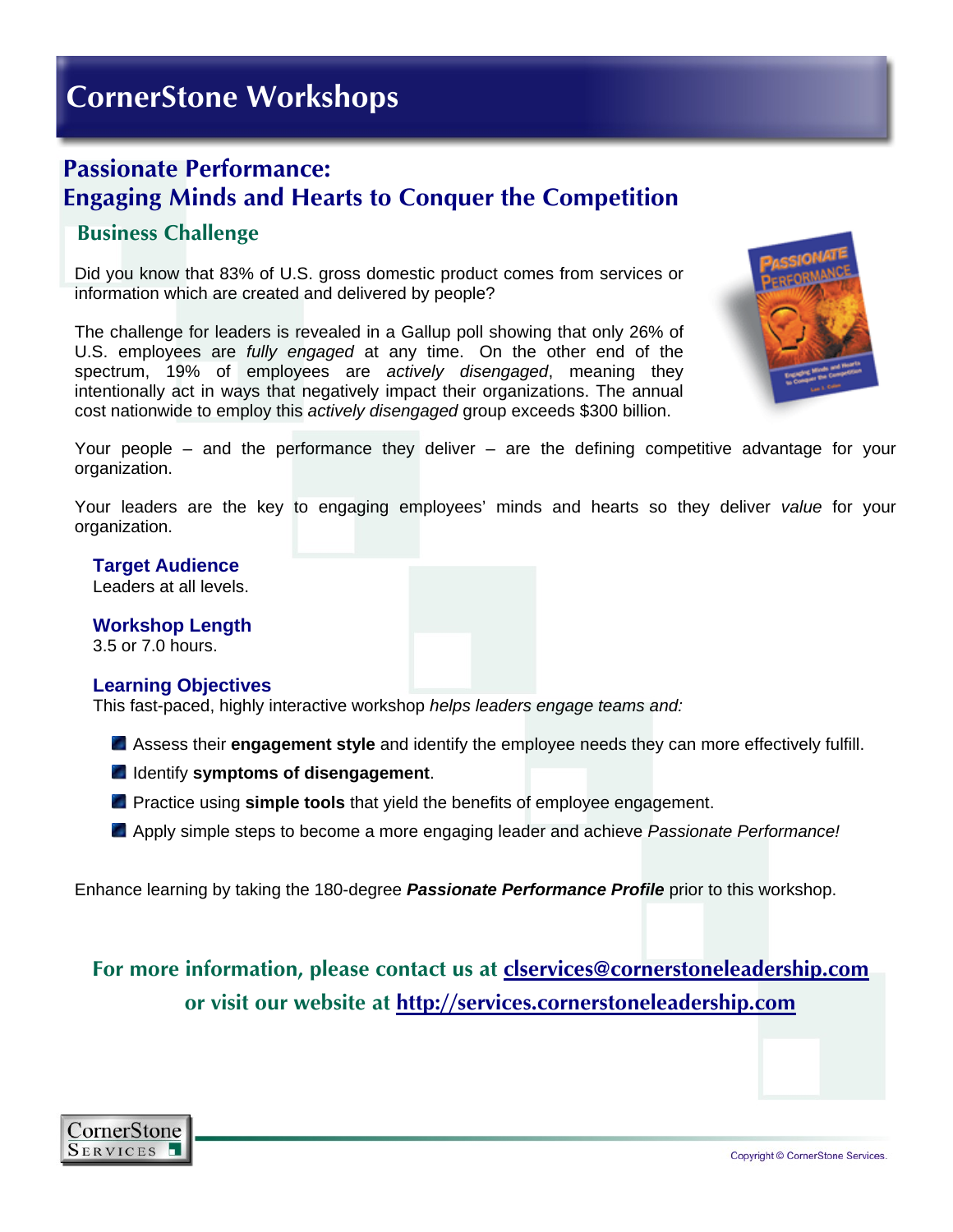## **Power Exchange: How to Boost Accountability and Performance in Today's Workforce**

### **Business Challenge**

Consider this: Early in 2005, the workforce scale tipped once and for all. Generation X and Generation Y worker now make up the majority of the workforce. As a result, two experienced workers are leaving the workforce for every one who enters it. Further, 10,000 Baby Boomers turn 55 years old every day. As this workforce shift continues, so will the shift away from yesterday's workplace norms and expectations.



This new "X/Y" workforce has different expectations about work. Today's X/Y workers:

- $\blacksquare$  want to know "what the deal is" exactly what you want from them and what you have to offer them.
- **n** have a need to be fully engaged at work to help them find a sense of meaning in their jobs and to remain satisfied.
- **f** feel less connected to the company, and as a result, rely on their supervisors more than any other individual for information, goal clarity, policy interpretation, training, etc.
- $\blacksquare$  expect their input to really matter and will leave if they see it doesn't.

Coupled with this demographic shift is the projected shortage of more than 10 million workers in just five years. These new workforce dynamics and shrinking talent pool create a new leadership challenge. If this challenge is ignored it will leave leaders behind the curve of success. Those who embrace it will boost their team's competitive advantage and be the leaders of tomorrow. The X/Y workforce will require powerful leadership.Unlike yesterday's leaders, **today's leaders must exchange their power for employee performance**.

#### **Target Audience**

Leaders at any level.

#### **Workshop Length**

3.5 or 7.0 hours.

#### **Learning Objectives**

This workshop will help any leader use the four, simple *power converters* to boost accountability and performance in today's workforce. Participants will:

- **Learn how to answer the Fundamental 4 questions employee are always asking.**
- Define Rules of Engagement for their teams. Ask the right question to get the full story.
- **T** Think outside the suggestion box to generate lots of improvement ideas. Streamline success by reducing time between idea and implementation.
- **Teach employees and at the same time learn from them. Create defining moments for employees** and build a sense of ownership.

### **For more information, please contact us at [clservices@cornerstoneleadership.com](mailto:clservices@cornerstoneleadership.com)**

**or visit our website at [http://services.cornerstoneleadership.com](http://services.cornerstoneleadership.com/)**

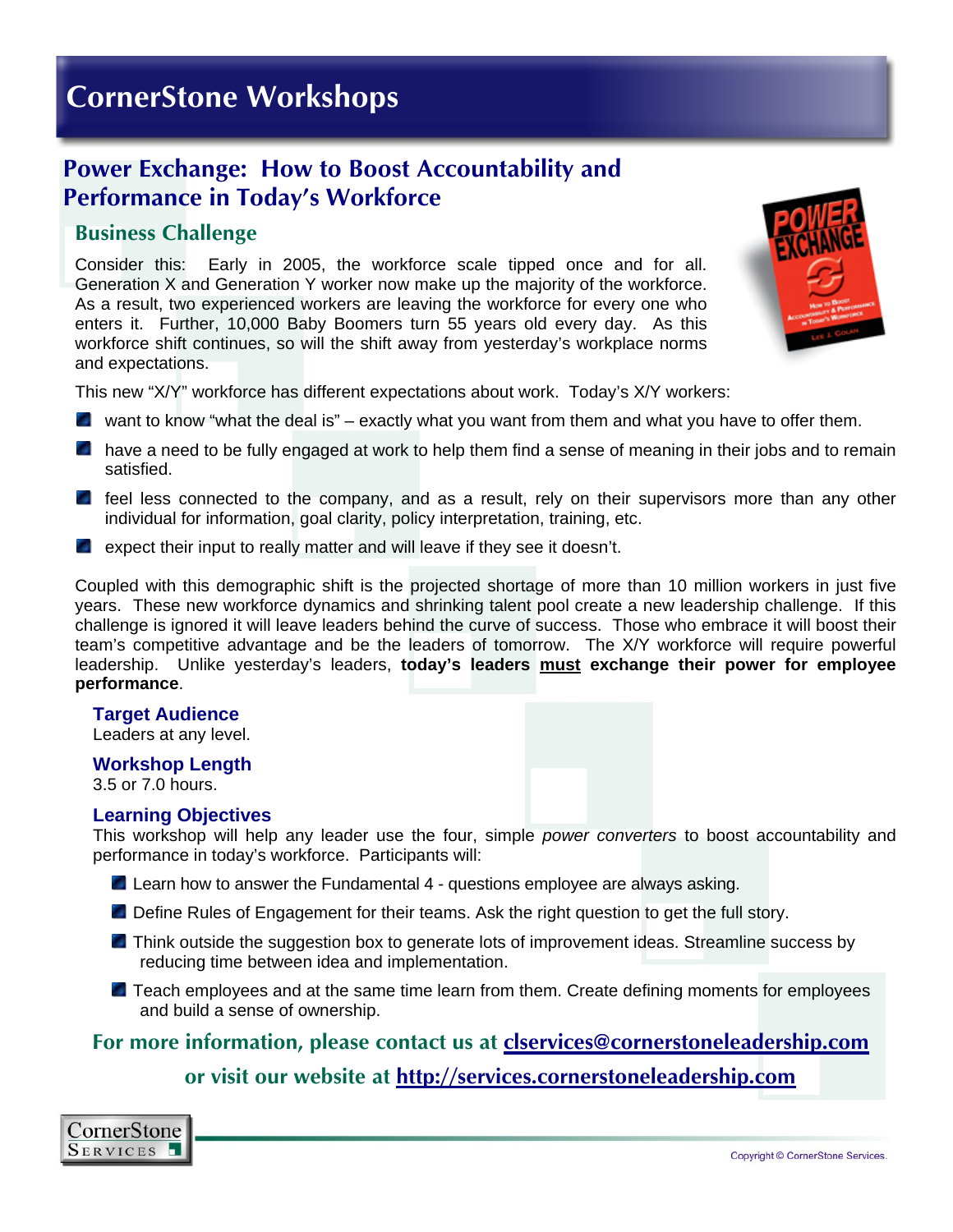# **Sticking to It: The Art of Adherence**

### **Business Challenge**

The game is won by those who **EXECUTE** their strategies.

Challenges for today's leaders are always changing, but the formula for winning remains the same. The key to winning the game is focusing on "how" more than "what". In other words, strategy gets you in the game – execution gets you in the winner's circle.

Based on the best selling book *Sticking to It: The Art of Adherence*, this fast-paced, interactive workshop reveals the secret to success for high achieving individuals and teams: **Focus**, **Competence** and **Passion**.



#### **Target Audience**  Leaders at all levels.

**Workshop Length** 

4 hours

#### **Learning Objectives**

Put the concepts from this best selling book to work in your organization. This workshop **cuts through the clutter** to help your teams consistently execute their plans. It will help your leaders:

- **Find their team's One Thing.**
- **Learn when to say "No" to stay focused on their One Thing.**
- Conduct an 80/20 analysis of their team's performance.
- **N** Write SMART goals.
- Use systems to elevate average performance.
- **In Identify and track Leader Indicators of future performance.**
- **A** Answer the 4 questions employee always ask, whether or not you hear them.
- **Demonstrate the two aspects of respect to enhance employee commitment.**
- Use team values to create consistent performance.

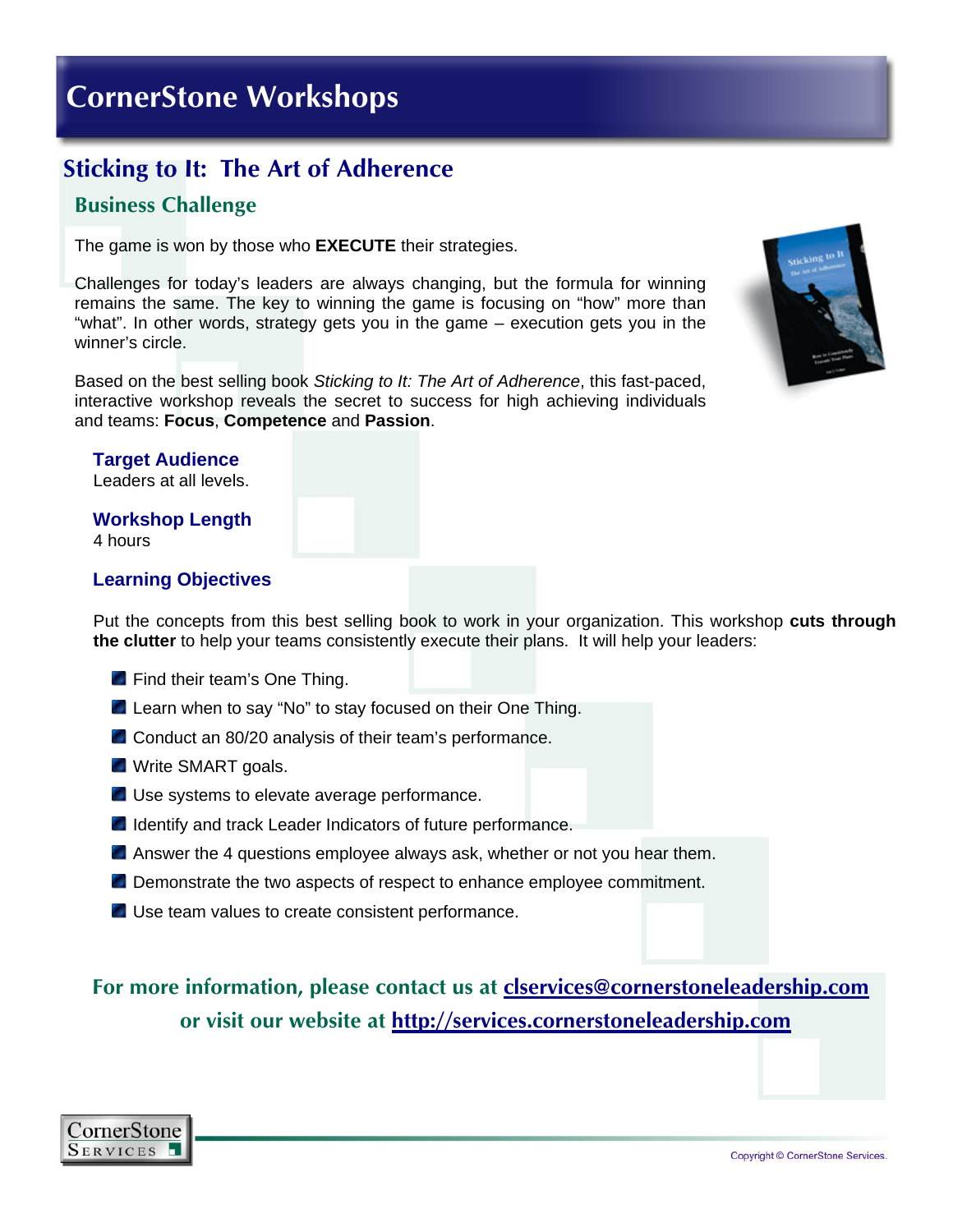# **Orchestrating Attitude: Getting the Best from Yourself and Others**

### **Business Challenge**

A landmark study shed light on the ultimate benefit of a positive attitude. In this particular study, **participants who were more positive lived an average of 10 years longer than the other participants.** Considering that smoking has been shown to reduce life expectancy by 5.5 years for men and 7 years for women, your attitude might be a health risk factor worth paying real attention to.

The topic of attitude can be conceptual and confusing. In fact, as we go through life we often hear phrases like: "keep your chin up," "look on the bright side" or "you need a winning attitude." Unfortunately, we seldom know how convert these soft sayings into hard results.



The great news is that even in the worst situations **your attitude is something you can always control!**

This book translates the incomprehensible into the actionable. It cuts through the clutter to deliver inspiration *and* application so you can orchestrate your attitude….. and your success!

**Target Audience**  Employees at any level.

**Workshop Length** 

3.5 hours.

#### **Learning Objectives**

Participants will create personal plans to more effectively orchestrate their thoughts, words and actions to get the BEST from themselves and others! This fast-paced, highly interactive workshop helps people become leaders of their own lives by:

- **T** Taking an assessment to measure how well they are orchestrating their own attitudes.
- **If Identifying thoughts, words and actions that are not serving themselves and others.**
- **P** Practicing simple techniques to respond to adversity to create positive outcomes.
- **Building an accountability plan and BEST team to support their ongoing success.**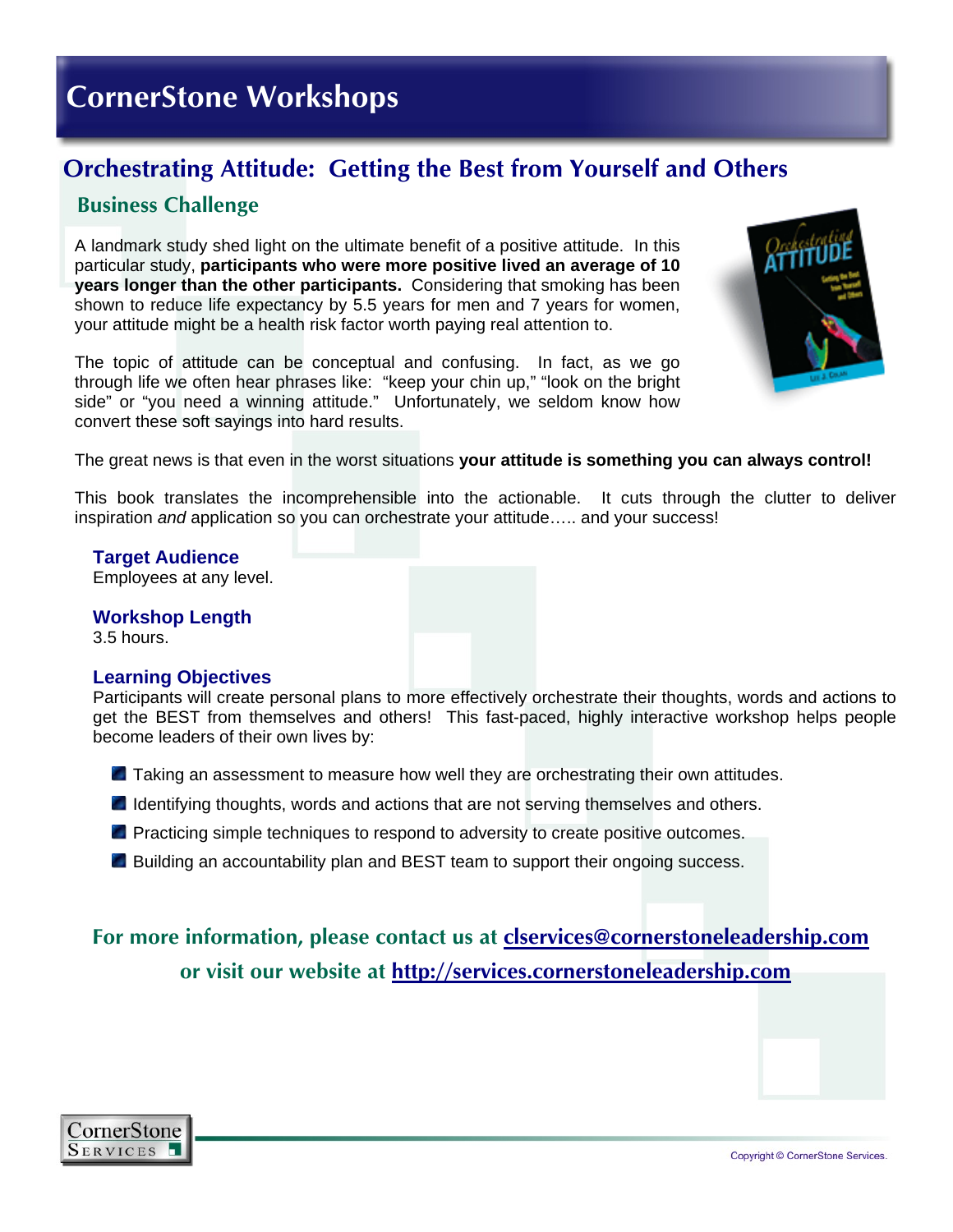# **Lessons in Loyalty Workshop:**

# **How Southwest Airlines Does It, and You Can Too**

## **Business Challenge**

- **2** 98% of employees feel they do not receive enough recognition for the work they do (American Management Association).
- ng p 22.5 million of all U.S. workers are "actively disengaged" costing the U.S. economy an estimated \$300 billion per year. Negative workplace relationships are a big part of "disengagement" with jobs (Gallup Management Journal's semi-annual Employee Engagement Index).
- A bad hiring decision will cost the company 100-200% of that employee's annual salary (PeopleFirstSolution).



- **2008** T6 million Baby Boomers will become eligible for retirement between 2008 and 2020 with only 46 million Generation X-ers following the boomers (Bureau of Labor Statistics).
- 22 percent of the total U.S. workforce, estimated currently at 148 million workers, is "free agents" (Kelly Services).
- Heart attack survivors who experience 30 minutes of humor daily are less likely to experience second heart attacks, required lower doses of medication, and had lower blood pressure (Mind/Body Health Newsletter)

Join us up close and personal for a day of highly interactive learning based on the book **Lessons in Loyalty-How Southwest Does It- An Insider's View** by former Southwest Airlines' executive Lorraine Grubbs-West. The workshop provides an exciting and comprehensive understanding for creating an unparalleled bond between employees, leaders, and customers. The result? Dedication! Satisfaction! Happiness! Loyalty! And, of course, a Better Bottom Line! Plan to share your ideas, learn from others, be very active, and have a whole lot of **fun**!

#### **Target Audience**

Leaders at all levels

#### **Workshop Length**

7.5 hours

#### **Learning Objectives**

This workshop will guide organizations through the nine lessons in this practical and positive book which emphasize **putting people first**, thereby creating loyal employees, faithful customers and a better bottom line.

- $\blacksquare$  Hire Attitude Train Skills
- **Defining the type of employee, structuring the hiring process, and incorporating recruiting** strategies
- **Immerse Everyone in the Culture Immediately**
- **Providing a positive welcome and environment that accurately reflects the company culture,** values, and expectations